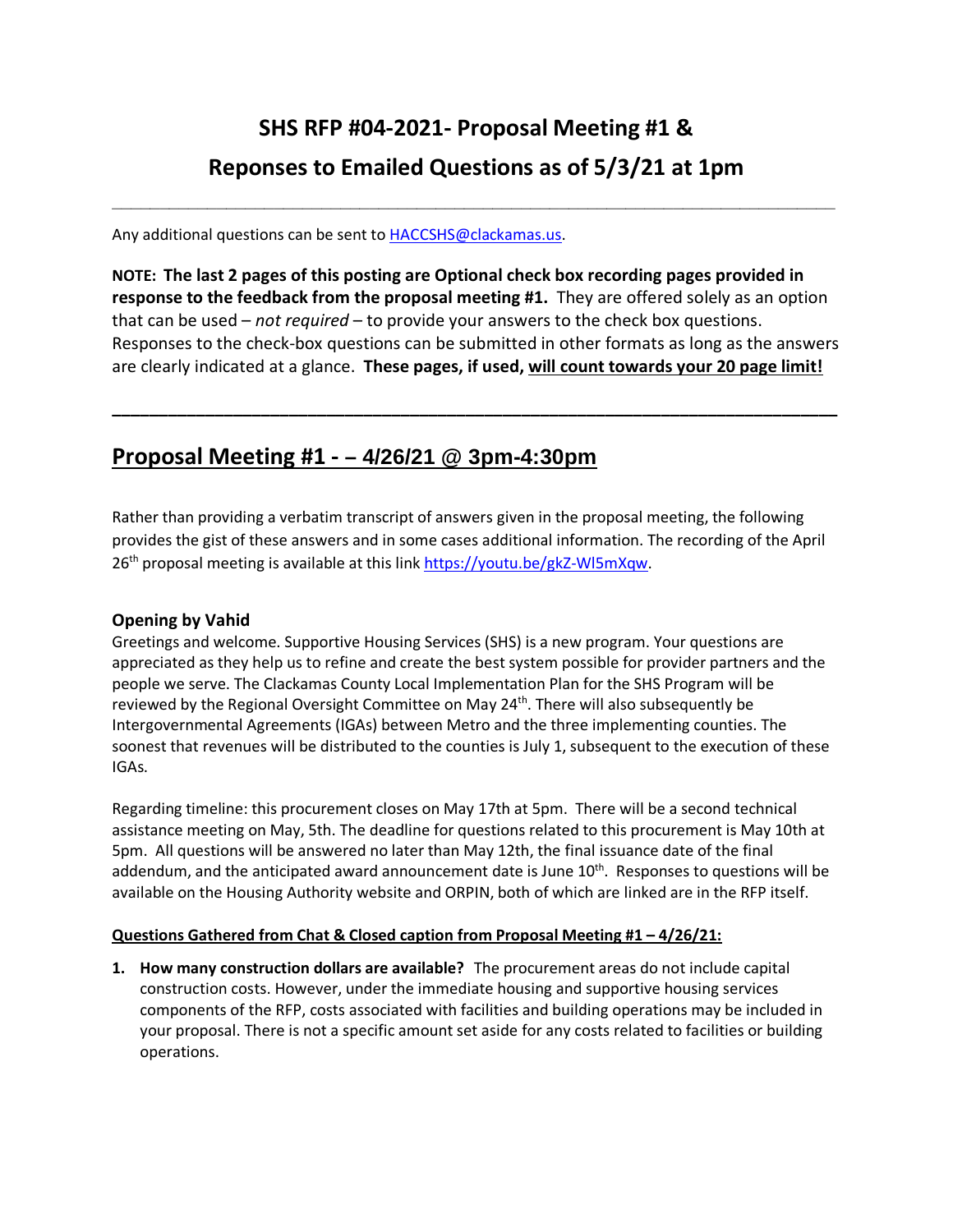- **2. What is included in the 20 page limit?** The 20 page limit is inclusive of all parts of a respondent's proposal with the sole exceptions of the references page and the proposal certification document.
- **3. Does the budget material (spreadsheet and narrative) count in the 20 page limit?** Yes
- **4. Is there a budget form/format you'd like all proposals to use? If no standard form/format, how will proposed budgets be scored and then compared against other proposals?** The evaluation (scoring) methodology is described in the RFP (p. 22).

**4.a. F/U Question/Comment to Question 4. - Secondly on the budget there's kind of a similar request maybe to think about a format for budget, you're going to be receiving proposals from 20 or 30 different organizations. We all have our own budget formats. Some are going to be in great detail and some can be in very little detail. And again, you know selfishly if there's no format I'm going to give you, you know, three budget categories, with very little detail to save space on you know 20 page limit, whereas others might give you more budget detail. And then you'll find yourself maybe evaluating more detail against generalities. So, I think it would just serve the process and serve us for sure if there was at least some type of format that you're looking for in the budget.** In the budget question of the RFP, it states, "Budget line items should include administration, staffing, supportive services and flexible funding. Rental subsidies should only be included for STRA, RRH, and Homelessness Prevention. In the narrative, please provide a brief description of the specific use of funds for each budget line item included. In the budget narrative, please include costs for any capacity-building support requested in Question B.13." The specific format of a respondent's proposed budget is left to the respondent to decide.

**5. Is the budget & narrative for the whole program (if it is county-wide), just the metro geographical area of said program, or only for the total Metro RFP funds being sought?** The Metro SHS funds are restricted to use within the Metro boundary. If a proposed or existing program provides services countywide, the budget narrative should describe the overall program and clearly state what the "ask" is for Metro SHS dollars and how those dollars are proposed to serve people within the Metro boundary as part of that countywide program.

**5.a. F/U Question to Question 5: I wanted to just go back to the question about sort of a program and a budget so let me just use an example and just some round numbers. If I'm describing a program that is a county wide program, and a cost a million dollars. The Metro part of that is only \$750,000, but I already have money from another source so I only need 500,000 from Metro is my budget, just [propose] a 500,000 budget, or do you want to see the million dollar budget? But in it have a clearly articulate where your money is going to???** Yes, we would like to see how the overall program is funded and where the "ask" for Supportive Housing Services dollars fits in the overall program funding model.

**6. The RFP is set up with fillable/check boxes: a) how do we include them in the submission; and b) do they count in the 20 page limit?** Yes, answers to the fillable check boxes count towards the 20 page limit. Respondents can answer these questions for inclusion in their submission in a variety of ways, such as: printing those pages from the RFP document and checking the boxes; using the optional forms provided below; or including the check box questions in a respondent's document in some other format. The only requirement is that the yes/no check box questions are clearly and materially answered in a yes/no binary format within the respondent's submission. There are points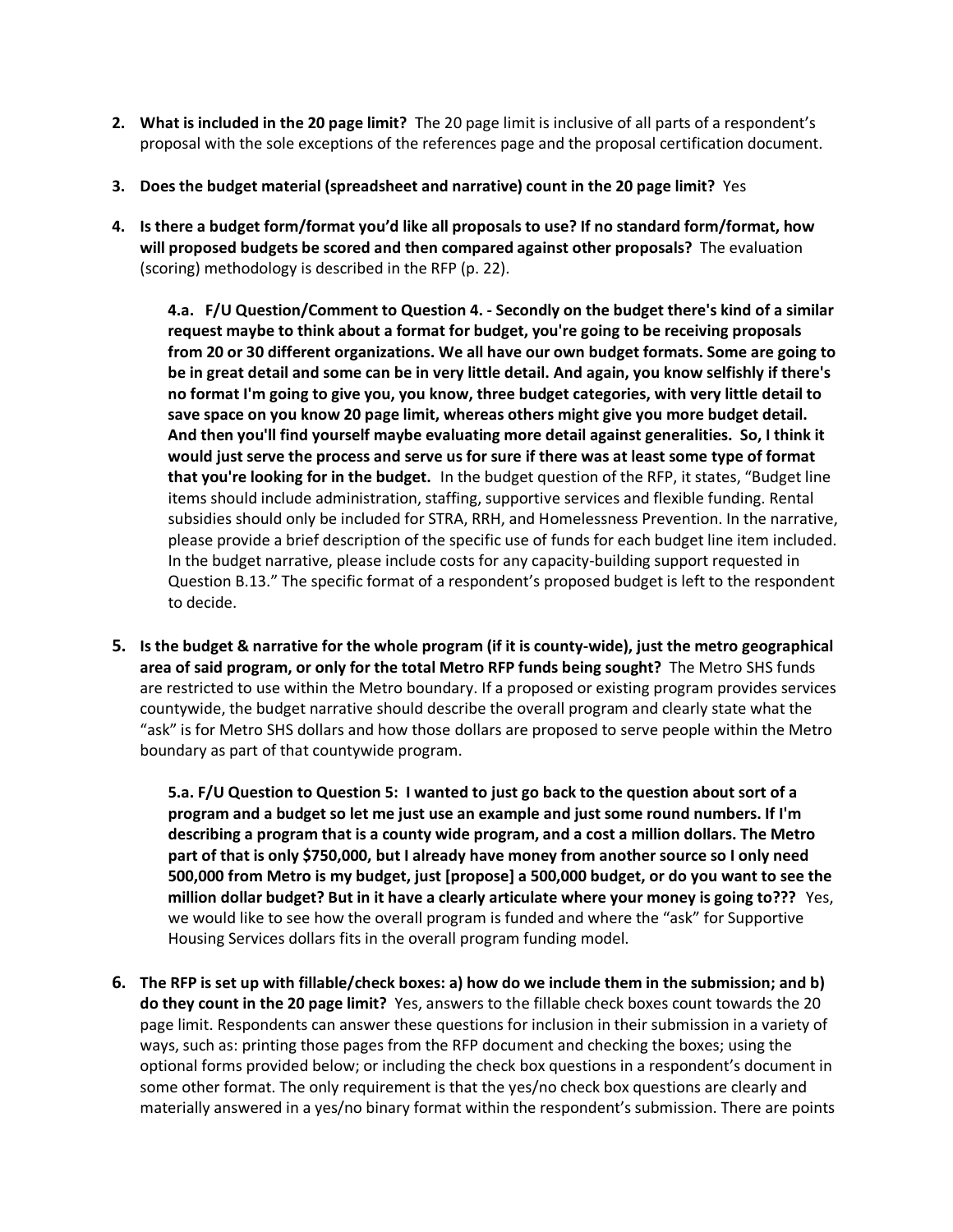associated with whether a respondent has answered these questions. See the last two pages of this posting for optional check box recording pages; if used they will count towards your 20 pages. Other formats to submit the check box answers will be permitted.

**6.a. F/U Question to Question 6 - About the boxes checking the boxes. So the way we would do that is print that page, check the box and then scan it back in and it becomes part of the 20 page packet, although there's just two boxes checked. So we've lost half a page of narrative opportunity to build out our narrative, so just wondering if you could maybe rethink that and come up with a different way that we can (do this so) we are able to maximize our 20 page limit?** See above, answer to question 6. In response to feedback regarding the check boxes, the optional pages at the bottom of this document were created.

- **7. So those Checkbox pages then count against the 20?** Yes.
- **8. I need some clarity on that check box answer please. Are you asking us to print out the checkbox page or recreate it in the word doc?** See Question 6.
- **9. How will scoring work for more comprehensive/complex submissions? If an organization applies for 4 of the activities, is a comprehensive/total score developed? How will that be compared to a proposals that submits on 3 of the 4 same activities? How will both of those proposals be compared to a proposals that submits for 2 of the same activity areas and 2 different activity areas?** Submissions/proposals will be scored with a percentage based on the total possible points of each application. Proposals with more components would have a higher number of total possible points than a proposal with fewer components, but both such proposals would receive a percentage score based on points awarded within the total possible number of points. Proposals will be scored independently and not against each other, given the possibility of multiple contracts awarded per service component area of the RFP.
- **10. Comprehensive proposals that seek to link and bridge activities are at a disadvantage with the 20 page limitation - needing more narrative space to describe 5 activities vs a proposal that only submits for 2 activities. Can there be an accommodation in page requirement for proposals that are more comprehensive?** No. We advise you use your space wisely.
- **11. Partnership proposals are at a disadvantage with the 20 page limitation needing more narrative space to describe each partner organization. Can there an accommodation of page length to partnership proposals?** No. We advise you use your space wisely.
- **12. As you want Diversion at every door…. If we discover that a household can be diverted when they come to our door would we then refer/transfer the household to the agency(ies) that are awarded the Diversion funds? If not, how would our funds be used for Diversion?** Diversion should be attempted where appropriate. Diversion may be offered by the program at the "door" or diversion may be offered in partnership. A description of diversion services can be found in the RFP at p. 8. How an agency would use diversion funds in their proposed program is up to the agency to define/describe in their proposal.
- **13. Is it possible for a household to start off as a STRA household and move into Long Term Rental Assistance and if YES, what is the criteria for LTRA?** Yes. The Regional Long Term Rent Assistance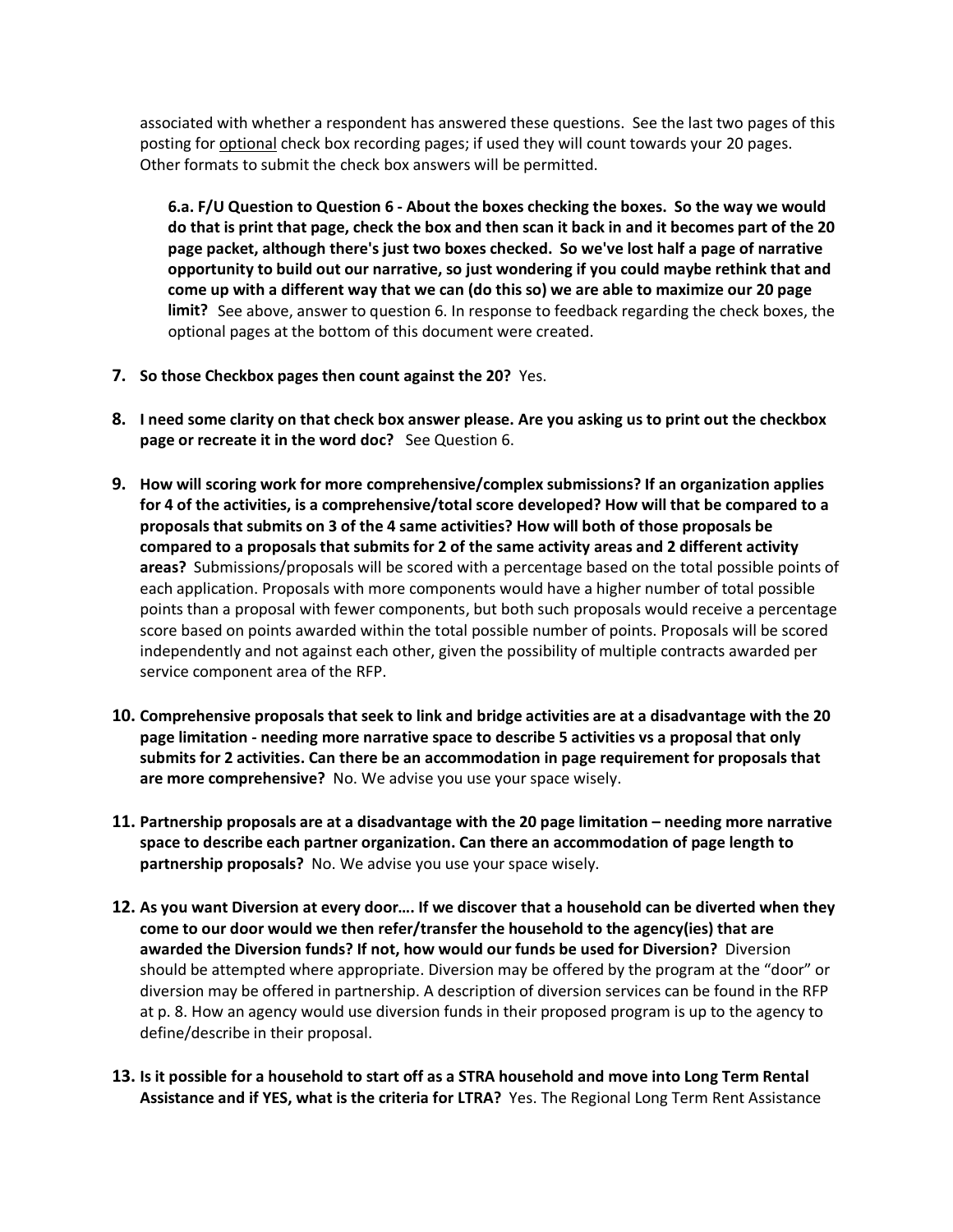(RLRA) program work group is finalizing policy for program implementation, including eligibility. SHS funds, including for long term rent assistance (LTRA), can serve people defined by the Metro SHS Work Plan as follows:

Population A. 75% of funds will be devoted to services for population A, defined as:

- Extremely low-income; AND
- Have one or more disabling conditions; AND
- Are experiencing or at imminent risk of experiencing long-term or frequent episodes of literal homelessness.

Population B. 25%of funds will be devoted to services for population B, defined as:

- Experiencing homelessness; OR
- Have a substantial risk of experiencing homelessness

In addition, the Regional Long-term Rent Assistance (RLRA) draft policy states: "The majority of households served by the RLRA program will meet the criteria for priority population A with incomes at or below 30% Area Median Income (AMI). Households that meet the criteria for population B, with incomes at or below 50% AMI, will also be eligible."

**14. Please clarify the difference between STRA & RRH. I have always viewed RRH as a philosophy & process while STRA is financial assistance. However, the way it is written in the RFP I don't think that my distinction is still accurate.** This is a fair distinction. Rapid rehousing is an application of Housing First principles: to quickly move households out of homelessness without preconditions. Short term rental assistance may be but is not necessarily always a component of this RRH process. Short term rental assistance may also be a component of interventions aside from RRH, such as homelessness prevention.

**14.a. For the STRA / RRH and Prevention service component, is it possible for an agency to do one or two of these and not all three? As an example, if we are interested in STRA & RRH can we respond for just those and not plan for or apply for Prevention? F/U Question added - So STRA is short term rent assistance RRH is Rapid Rehousing and prevention service component is it possible for an agency to do one or two of these and not all three. As an example, if we are interested in short term rental assistance and rapid rehousing can we respond for just those, and not plan for or apply for prevention.** Yes, a proposal may include one or more of these three under this service component. The three are grouped in this service component as there is often overlap between them.

**15. What is the allowable admin costs with this funding?** There is not an administrative cost cap identified in the Local Implementation Plan nor the RFP.

**15.a. F/U Question for 15. - Regarding budget line items, what is the cap on admin percentage?** There is not a cap. The proposal should articulate the administrative costs than an agency believes are required for the successful administration of the program in order to meet its proposed objectives. Additional administrative support needs can also be identified in answering the capacity building question of the RFP.

**15.b. F/U Question for 15. I have a follow up question on the allowable admin costs...since you have not stated a cap on admin, does that mean we are encouraged to ask for what we need, regardless of %?** See answer to 15.a.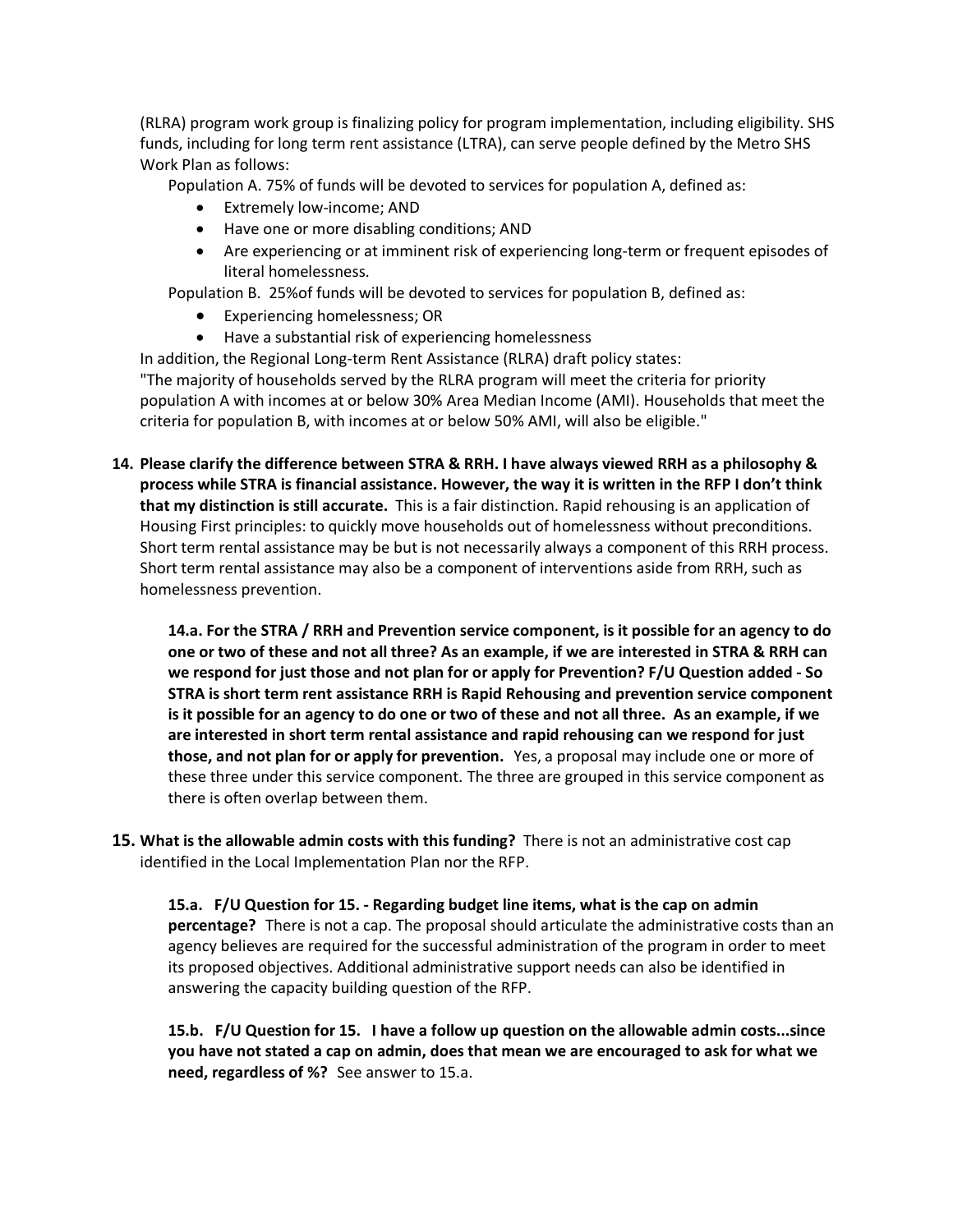- **16. So there is not a cap articulated in the procurement, or in the local implementation plan for housing navigation or barrier busting funds. Are we supposed to try to estimate what those expenses might be and put them in our grant request**? Yes.
- **17. Must a household be able access all or some funded (CHA) services 24/7? If "some" which ones?**  The reference to 24 hours-a-day, 7 days-a-week access to coordinated entry was meant to state a *goal* of the Supportive Housing Services program that we hope is achieved over time. The reference was not meant to create or imply a requirement that any program funded through this procurement must be accessible via coordinated entry 24/7.

**17.a. About coordinated Housing Access I have sort of just a blunt force question so for those of us that do bonafide street outreach. We're potentially meeting with 60 to 100 people in a week. You know, maybe five of them, 10 of them, are on a path to income and we find an opportunity to place someone in housing right away. In our counterpart counties' desire, we would then facilitate somebody entering the coordinated Housing Access system, which could potentially delay their housing opportunity. Am I hearing you correctly that Clackamas County does not want to have a similar system whereby if we're we encounter five to 10 people who are ready for housing, who have an income opportunity they really just need some deposit support, and maybe like a retention worker for 12 months, we have the ability to put somebody in housing, and then put them in CHA, I guess you could say, afterward.** Coordinated entry should be flexible. It is a stated goal of SHS to ensure equity and address disparities in our system. We cannot do that by making CHA a barrier to access, especially for culturally specific programs. As we dig deeper into the way the homeless services system will grow, there will continue to be opportunities for flexibility with respect to coordinated entry. It is our commitment that CHA *not* create a barrier or delay for a household with an immediate opportunity for housing.

**17.b. It appears a household can directly bypass CHA and enter services and then do CHA retro-actively? If yes, how is this a manifestation of Coordinated Housing Access?** A household need not complete a CHA assessment before accessing immediate housing (shelter). CHA is meant to screen household *in* to all possible programs and services for which they are eligible, not to screen a household *out*. See additional information in answer for 17.a. and 17.c.

**17.c. Cascadia is trying to determine whether or not all the households to be served through these funds must come through the Clackamas Coordinated Housing Access (CHA) system? Or would a provider, like Cascadia, be able to serve households that receive services at our Clackamas clinic?** In the RFP, in the description of the immediate housing service component, it states, "Applicants must have a plan to ensure all participants, where appropriate, receive diversion services before accessing immediate housing and a CHA screening within 3 days of entering an immediate housing program." The CHA assessment is not required before entering emergency shelter. Yes, all households should be offered a CHA assessment. Yes, a provider would be able to serve households that receive services directly at their agency. Neither of these things preclude the other.

**17.d. Is the county still going to run CHA. Are you looking for a proposal from somebody to run CHA. I couldn't discern that from the list of activities and RFP.** Clackamas County will continue to provide leadership and coordination to the CHA system. The County will continue to provide training, meeting facilitation, and leadership for CHA and Diversion activities. The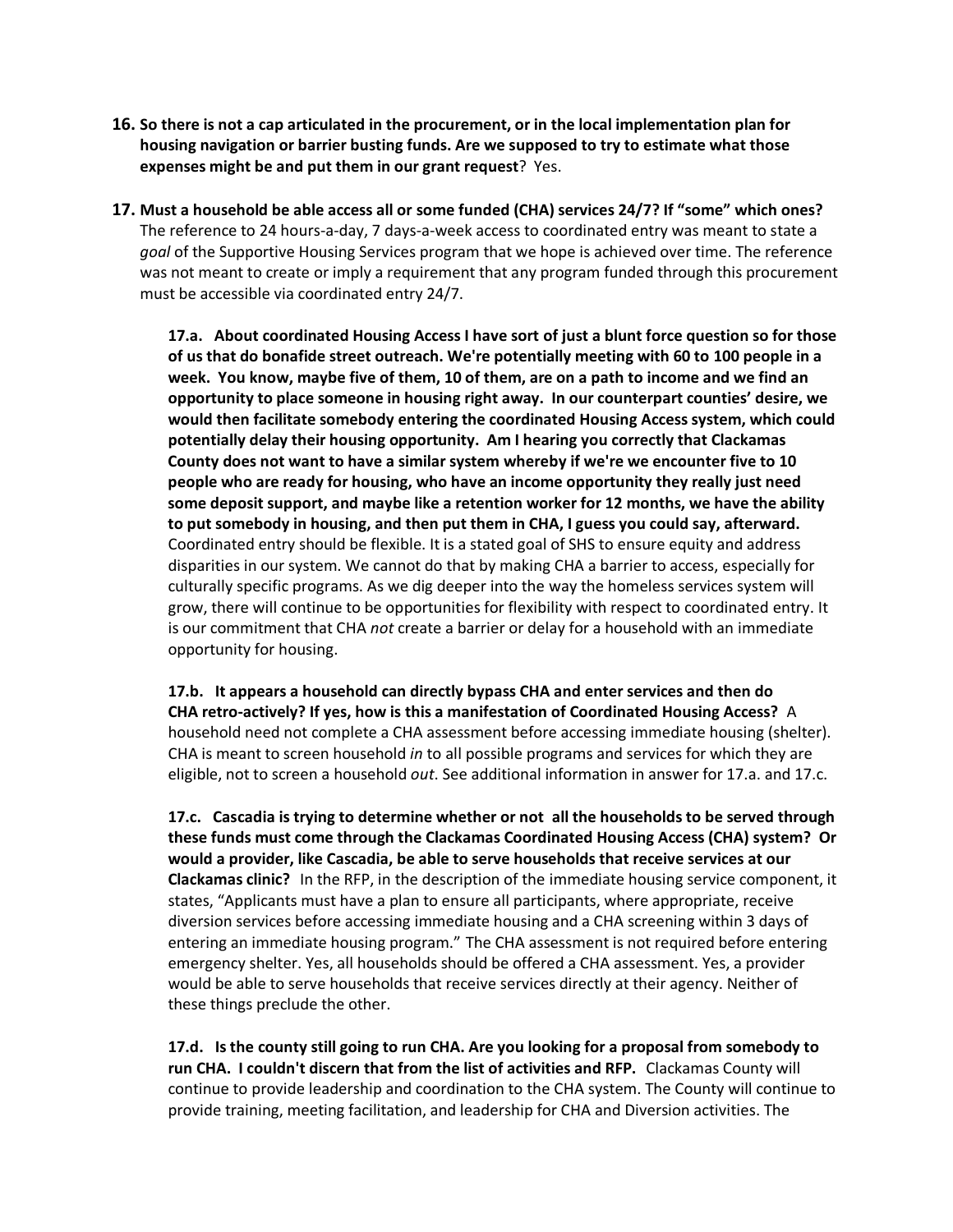intention, vision and opportunity presented by SHS is to have a true No Wrong Door CHA system. We would like to see more "doors" or access points available throughout the provider network.

**18. During the creation of the CC LIP, the County stated that additional data would be presented for use for the RFP. The data I am seeking, and was told we would get, is regarding existing service counts by population & adult vs families as well as goals for phase one funding for each service by population and separated by adult v families. As an example: if we want to provide services to all households with children who need shelter, where can we go to find out how many there are within the metro area of Clackamas County?** See answer for 18.a.

**18.a. F/U Question to 18. - So you may recall in the LIP creation, when we were talking about data there was a really nice data grid that then got removed. And I sort of explained why we were looking for it and Jill sort of had her aha of "Oh, now I see it", and Jill's comment was that it would come out, either with the, with the RFP or afterwards, and where it was coming from is I don't want to say as an example that we're going to serve 200 families, and shelter. If you already have data that says we only need to serve at families in shelter. And there was a grid and what finally ended up in the LIP is putting all homeless people together, but we looked at some data points along the way that separated out individuals and families on all of the needed areas in both populations A and B. And again, Jill, I was finally able to be clear in the process Jill had her Aha, and said yes we will make sure that that is sat down and it, it isn't.** See below for Chart

| <b>Projected Totals</b>              | <b>Population A</b><br>(Adult Only<br>Households) | <b>Population A</b><br>(Families with<br>Children) | <b>Population B</b><br>(Adult Only<br>Households) | <b>Population B</b><br>(Families with<br>Children) |
|--------------------------------------|---------------------------------------------------|----------------------------------------------------|---------------------------------------------------|----------------------------------------------------|
| <b>Count</b>                         | 954                                               | 43                                                 | 1885                                              | 324                                                |
| <b>Supportive Housing</b>            | 954                                               | 43                                                 | 188                                               | 20                                                 |
| Long Term Rent Assistance            | 954                                               | 43                                                 | 942                                               | 162                                                |
| Short Term Rent Assistance*          |                                                   |                                                    | 942                                               | 162                                                |
| Eviction Prevention*                 |                                                   |                                                    | 712                                               | 201                                                |
| <b>Housing Placement</b>             | 906                                               | 28                                                 | 984                                               | 103                                                |
| Crisis Response–Emergency Shelter    | 668                                               | 30                                                 | 547                                               | 55                                                 |
| Crisis Response-Transitional Housing | 286                                               | 13                                                 | 547                                               | 55                                                 |

#### **Unmet Needs by Service Type – Clackamas County**

*\*This assumes that Short Term Rent Assistance will not be needed for Population A due to Long Term Rent Assistance assigned to each unit created or in pipeline. Eviction Prevention activities are part of services with Supportive Housing for stabilization and retention.*

#### **19. It is exciting to see an RFP doesn't mention HUD homeless categories however it does beg a clarifying question: are services and/or funding tied to HUD categories. As one example: the**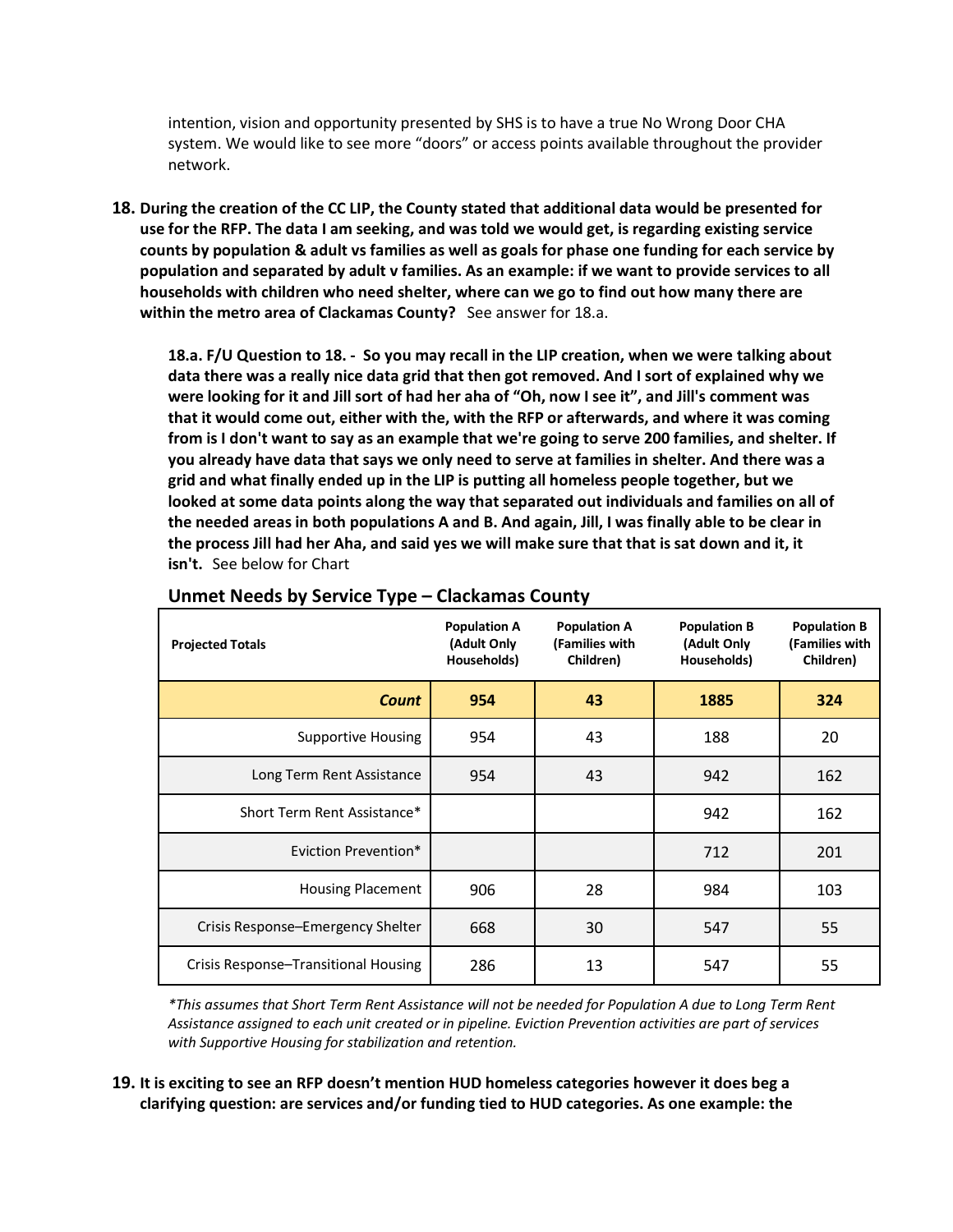**county has funded shelter in the past for HUD cat's I & IV but not II; can metro funds be used to shelter families that would traditionally fall into a non-HUD I & IV category?** SHS services and funds are not tied to HUD categories. These funds can be used to shelter families other than those who are in HUD categories 1 (literally homeless) and 4 (fleeing domestic violence). However, immediate housing programs must ensure diversion, where appropriate, happens at the immediate housing door.

- **20. If we are taking a Housing First & Family Choice approach and a family wants to live in Molalla, how do we respond to this? Do we have to say no to the family and only support households who want to live in the metro area? And, what if a Clackamas County household wants to live in metro but in the Wash or Mult part of metro?** The Metro Supportive Housing Services funding cannot be used outside of the Metro boundary, the Urban Growth Boundary. By nature of the revenue source, which is a tax imposed just on the Metro region, the funding has to stay within the Metro boundary. So, the SHS funding cannot be used to subsidize rent for a unit that is located outside of the Metro boundary. The SHS funding can be used to subsidize rent for households who would like to live in Washington or Multnomah Counties, as long as it is within the Metro boundary. Housing First is an important value and tenet of the homeless services system. The County will continue to take a housing first approach, in the way indicated in the question, by coordinating with other programs and funding sources that can be used beyond the UGB. The County recognizes the challenges of implementing a large program, which cannot serve the entire geographic region of Clackamas County. The County is committed to on-going coordination and problem-solving to work through these challenges.
- **21. For housing navigation barrier busting funds, are we supposed to try to estimate what those expenses might be and put them in our grant request?** Yes
- **22. Capacity Building: Can you clarify. If we will need to hire staff and buy IT tools for our proposal does that mean that we need capacity building support?** Hiring staff would not necessarily require capacity-building support. Hiring staff is a regular part of program expansion. Staff that you hire for program delivery is not capacity-building support; it should be included in your project proposal. If an agency needs support staff or leadership, beyond typical administration costs, then that could be considered capacity-building. Examples of paying for staff with capacity-building funding might include HR, IT, finance, or an executive director that the agency doesn't currently have, but needs in order to effectively run an SHS-funded program. Please review the capacity-building question in the RFP for more examples and detail.
- **23. In regards to Resident Services: "On site staffing focused on supporting the stability of the "entire housing community". Does this mean RS is only eligible as a site-based service, or can "housing community" mean program participants in multiple buildings (scattered site approach)? Do we complete the fillable/check box pages and return them as part of the RFP? Or do we just incorporate the questions into the narrative?** "Resident services", as defined by the RFP, is sitebased. Services substantially similar to resident services, delivered in a scattered-site model, would be considered "housing retention" or "wrap-around supports" in the RFP.
- **24. Is there a plan for an open grant cycle for Measure 26-210 revenue in 2022?** There is not a plan for an open grant cycle for the SHS program but it is among the options being considered by the Supportive Housing Services team for future procurement within the 2021/2022 fiscal year.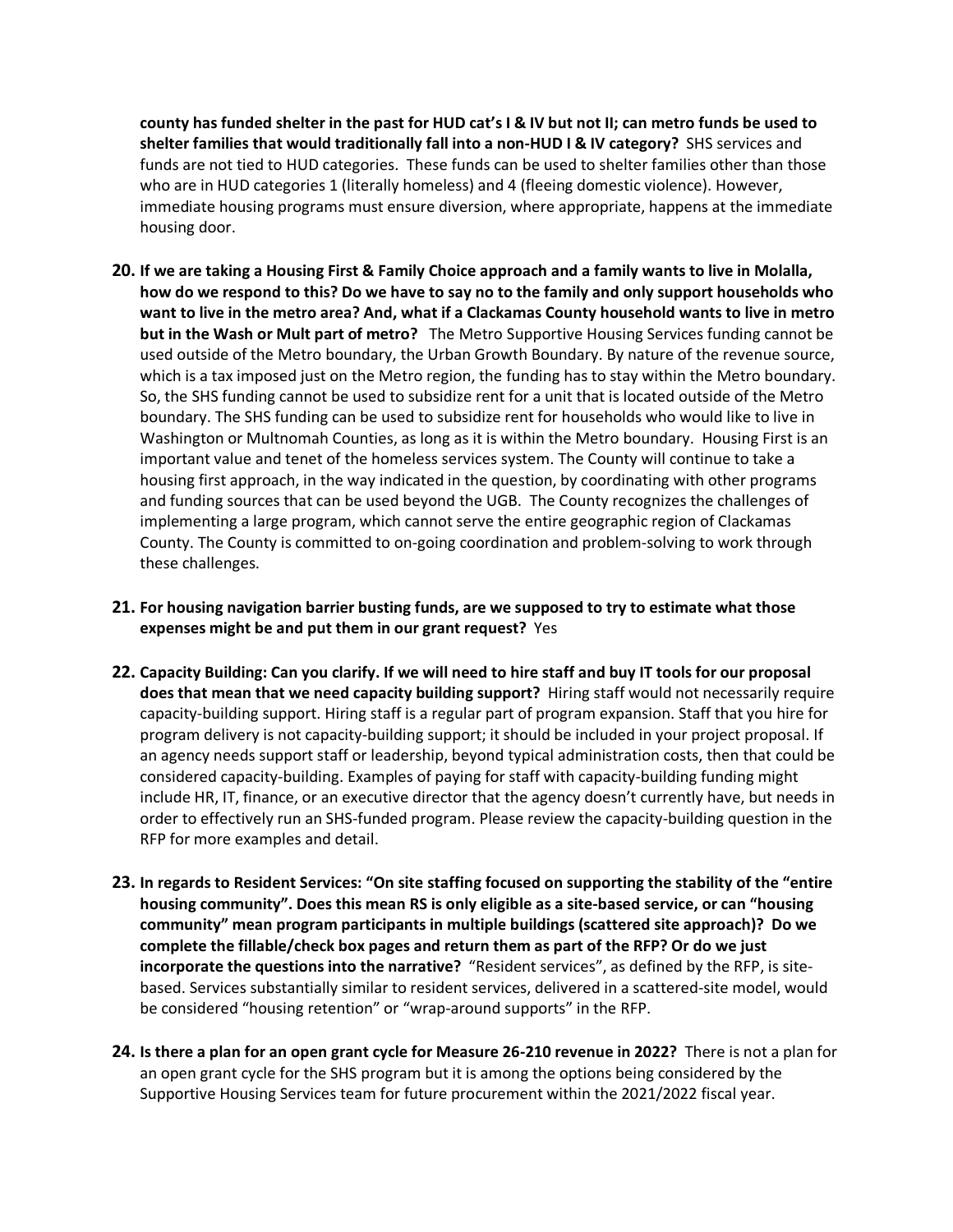**25. Are manufactured homes costs allowable? It wouldn't be for purchase, just upkeep costs.** If a proposal for immediate housing, for example, involved the use of manufactured homes, then yes, associated facilities costs would be allowable and should be included in the program proposal and budget narrative.

**25.a. F/U Question - We currently provide services to do upkeep for housing things but if there is there's one (a manufactured home), we lack the capacity to provide up-keep, purchasing upkeep cost to like make the house livable. I think is what they're looking for but those aren't allowable costs under different housing grants that we have so I was just wondering if there were any restrictions around that specifically because it's manufactured housing.** The Supportive Housing Services measure does not impose restrictions on funding related to whether a facility is a manufactured home. The RFP allows for facilities costs associated with immediate housing or supportive housing; there is no specific restriction related to manufactured or mobile housing units.

- **26. Can you give an estimate or range of the amount of money that will be distributed through this RFP process?** The funds distributed through this RFP will be within the range described in the Local Implementation Plan under "First phase housing and service goals" (p. 23). A link to the Clackamas County Local Implementation Plan is provided below: <https://dochub.clackamas.us/documents/drupal/72f5e8e7-d1b9-4fc5-bb11-2877a9934363>
- **27. Wondering about the references. I'm unfamiliar with including this in a proposal—can you share what ideal references are?** There is a references page to be included as part of the applications. References could be other agencies or partners that can attest, if asked by the Housing Authority, to an agency's performance and its work with people experiencing homelessness.
- **28. I would follow up on that question.....How are we going to know who is doing what in ClackCo? Will there be a central services info HUB type central body on all the services being provided?** The Supportive Housing Services team will be growing, and part of its work will be coordination with all funded providers to create a continuum/system. We will convene, coordinate, and support all service components. Similar to the support provided by the HUD-funded Continuum of Care Lead, the Supportive Housing Services team will provide coordination support to the community of service providers. We will provide space so agencies and programs are aware of one another, can share challenges and successes, and can work together to provide the best continuum of services for people experiencing homelessness.
- **29. I wanted to ask about partnership. There's not a whole lot of time before we need to submit our proposals. So if an agency wants to do one of the pieces maybe immediate housing or rapid rehousing will HACC support and help facilitate partnership between various agencies to ensure that there's a very smooth transition from one agency providing immediate housing to another providing Rapid Rehousing. (and with) The street outreach agencies, we really need to be working together. Will there be support doing that or do agencies need to have a plan already when they apply for how to do those connections?** To the extent that agencies can articulate a partnership plan in their proposal, please do so. And yes, the Supportive Housing Services team will be conducting the kinds of supportive activities articulated in the question.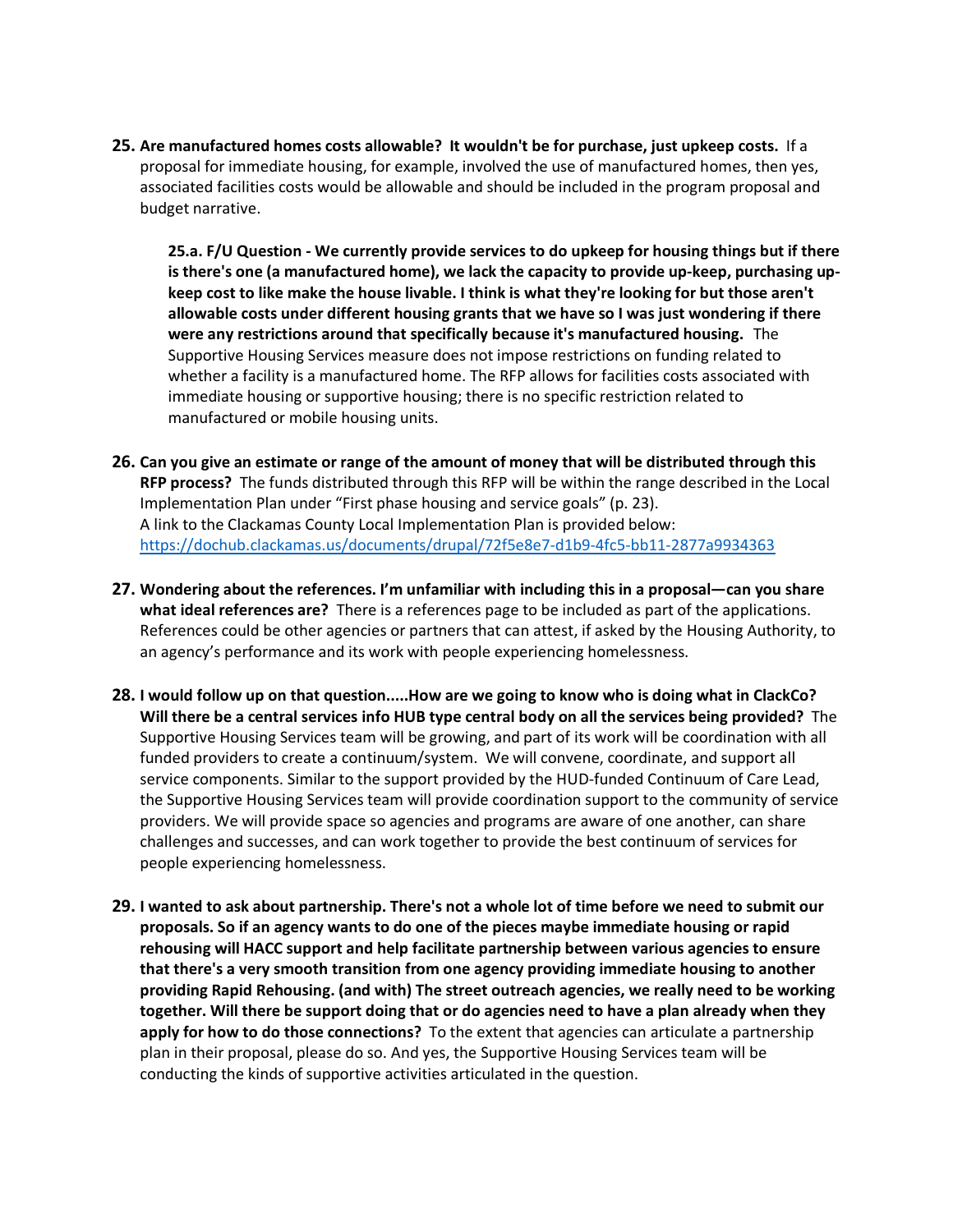- **30. So this is more of just a question for organizations who might be really new to work in this county. As you may know, Washington County opened up an RFPQ, where it's not for procurement it's really just pre-qualify organizations for future opportunities for SHS. And obviously Clackamas County has a very comprehensive RFP that's out. I'm curious if you could give advice to any organizations that can provide, say, something like street outreach or housing services, but without necessarily a fully baked plan should they still apply in this RFP.** The Clackamas County homeless system of care needs additional capacity throughout the whole continuum of services. If an agency is unsure whether a proposed model will fill a need, they should know that, in general, need far outstrips capacity across the continuum. We welcome proposals from new providers who do not currently provide services in Clackamas County. The Supportive Housing Services team will provide ongoing coordination and support to successful applicants to ensure their programs are integrated within and complementary to the broader system of programs and services.
- **31. So a question that was proposed last week and I've kind of been collecting a bunch of things that I think I didn't see in some emails that might be relevant to some participants, the procurement refers to one proposal, right.** The RFP states: "Proposers may submit only one proposal that covers all categories they are applying for." Each application should include all service components that closely relate to each other in one program proposal. However, there are cases in which agency A might submit more than one proposal for SHS funding. It might be that agency A has a full proposal for one aspect of their work, or for one population. It might also be that agency A partners with agency B to provide a different program altogether. In that case, agency A could submit more than one proposal.
- **32. As we're all of us together are trying to create a continuum, a complete continuum that together will end homelessness. I don't think there's any one proposal that is going to end homelessness. So when I think of what we're working on, there are some assumptions that there are pieces before us on the continuum and after us, and around us. If those assumptions are incorrect so if we say, if x happens we would divert this client to another organization that is doing this service but in fact there is no other organization that is doing that service, do we then get dinged because we didn't know that ahead of time or would that be in negotiation or how would you respond to gaps in in overall system planning, as it relates to individual proposals.** We are asking applicants to think about a full continuum and system. We are asking you to articulate how your proposal would sit or fit into that system, how your proposal would connect to the system. Applications should not be "dinged" because the application suggested the existence of a program that does not exist yet or described a connection to another part of a continuum of services where the proposer does not know which specific provider(s) are currently working in that part of the continuum.
- **33. How is disability being defined?** Disability, or disabling condition, is not otherwise defined in the SHS measure. The Metro SHS Work Plan requires that implementing counties have "a commitment that any documentation required for determining program eligibility will be low barrier and include self-reporting options." More clarity is needed both locally and regionally before we have a clear understanding of how we are defining disability for this measure.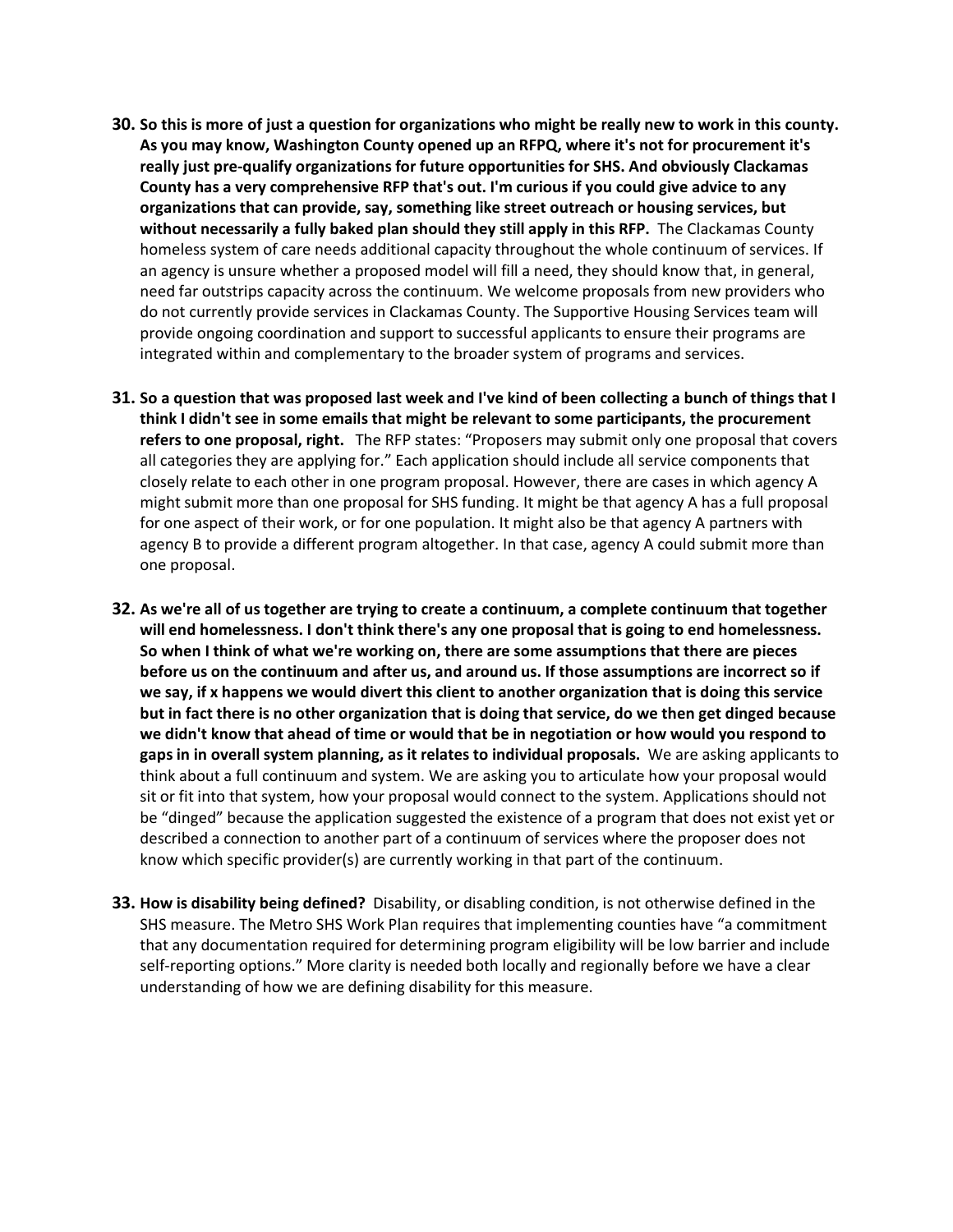## **Questions received via email as of 5/3/21 at 1pm:**

#### **34. Is the length of the contract 4yrs or 8yrs?** Up to 4 years

- **35. Will there be a renewal after this term?** A contract awarded for the full 4 years would have to reapply for funding at the end of the 4 year period, due to procurement requirements.
- **36. Is this a guaranteed fully funded program?** No application to this procurement is guaranteed to be awarded funding. If awarded, full funding of the proposed budget is not guaranteed. All SHS programs are funded through Measure 26-210.
- **37. Is/Are there any limits on county's liabilities for damages? If yes, what are the limits, in time and dollars?** Specific liability terms will be established in the course of contract negotiations with applicants to whom funding is awarded.
- **38. How does the construction funding program work?** The procurement areas do not include capital construction costs. However, under the immediate housing and supportive housing services components of the RFP, costs associated with facilities and building operations may be included in your proposal. There is not a specific amount set aside for any costs related to facilities or building operations.
- **39. How is disability defined for this program? What sort of documentation is needed, if any, for folks who identify as having a disabling condition?** See question 33, above.
- **40. We understand these funds cannot be used for housing development. Can they, however, be used to "revamp" (get up to code/fix up) existing units and/or complexes?** Yes, possibly. For funding from the RFP, "fixing up units" would need to be part of delivering one of the service components such as part of a proposed prevention or immediate housing program serving one of the priority populations.
- **41. Our Youth Action Board (YAB) plays a crucial role in ensuring that youth projects are developed and run in the best way possible, focused on youth voice, choice, and empowerment. Is there a chance to advocate for funding to support the YAB utilizing these funds? Is this something that can be posed to Metro? I'm not sure they qualify under any of the service components, but they are crucial to our youth housing service system.** Yes, potentially SHS funds could support the work of the YAB in the future. YAB would only be eligible for funding under this procurement if they propose to provide direct services under one of the services components, and have a fiscal sponsor who is eligible to apply for this funding.
- **42. The Metro Housing Development bond measure (I forget the actual measure, I'm sorry) was passed a couple of years ago. What is currently happening with those housing development funds, and how are they being aligned with this SHS funding?** For questions about the Metro Affordable Housing Bond, reach out to Devin Ellen @ [dellin@clackamas.us](mailto:dellin@clackamas.us) . There is ongoing coordination between the SHS team and the HACC development team implementing the Affordable Housing Bond to align funding for project-based services in Bond-funded housing developments.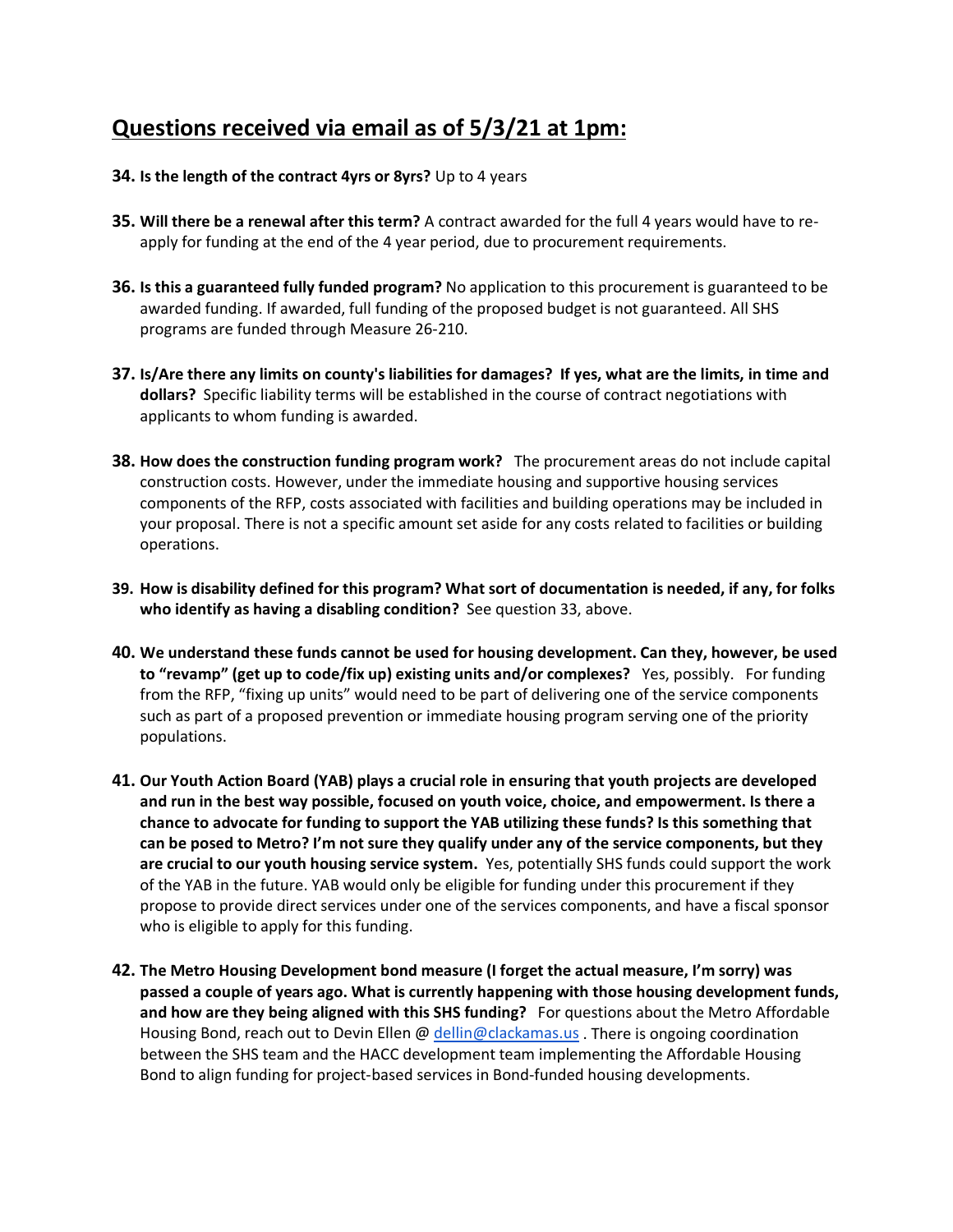- **43. Does an agency's poor past performance with County-connected grants affect our eligibility or consideration for this grant opportunity?** Applications will be scored on the basis of the scoring matrix in the procurement.
- **44. In regards to Resident Services: "On site staffing focused on supporting the stability of the "entire housing community". Does this mean RS is only eligible as a site-based service, or can "housing community" mean program participants in multiple buildings (scattered site approach)?** "Resident services", as defined by the RFP, is site-based. Services substantially similar to resident services, delivered in a scattered-site model, would be considered "housing retention" or "wrap-around supports" in this RFP.
- **45. Can I get a copy of the recording from the Proposer meeting?** A link to the recording will be made available soon on the HACC website and on ORPIN.
- **46. Under application requirements. 3. References Provide three (3), previous and/or current references, including the name and title of the contact person, their mailing address, email address, phone number and fax number on a reference page. If applicable, please provide one reference from a public housing authority similar in size to HACC. Can one of these references be HACC?** Yes
- **47. Award of Contract & Terms Contracts may be awarded for terms of up to 4 years. Is it acceptable to submit a four year proposal, assuming funding is only guaranteed for the first year?** Yes
- **48. With this likely proposal, we'd like to reach out now to some organizations that attended the proposal meeting this week. Could you kindly share the list of those organizations so we may reach out to them?** We did not seek prior permission to distribute the attendees list. We recommend you reach out to the Here Together Coalition. The Here Together coalition represents a broad group of housing providers involved in supportive housing services programs.
- **49. Under the 4th cluster titled Supportive Housing is provided can you please clarify the difference between the 2<sup>nd</sup> & 4<sup>th</sup> options:** 2<sup>nd</sup> = Through a formal partnership between one or more service providers - agencies are in a formal recipient/sub-recipient relationship within a single contract.  $4<sup>th</sup>$ = Through services leveraged through partnerships - includes any types of informal or less-formal partnership.

\_\_\_\_\_\_\_\_\_\_\_\_\_\_\_\_\_\_\_\_\_\_\_\_\_\_\_\_\_\_\_\_\_\_\_\_\_\_\_\_\_\_\_\_\_\_\_\_\_\_\_\_\_\_\_\_\_\_

**AGAIN – PLEASE NOTE: The next 2 pages of this posting are Optional check box recording pages provided in response to the feedback from the proposal meeting #1.** They are offered solely as an option that can be used – *not required* – to provide your answers to the check box questions. Responses to the check-box questions can be submitted in other formats as long as the answers are clearly indicated at a glance. **These pages, if used, will count towards your 20 page limit!**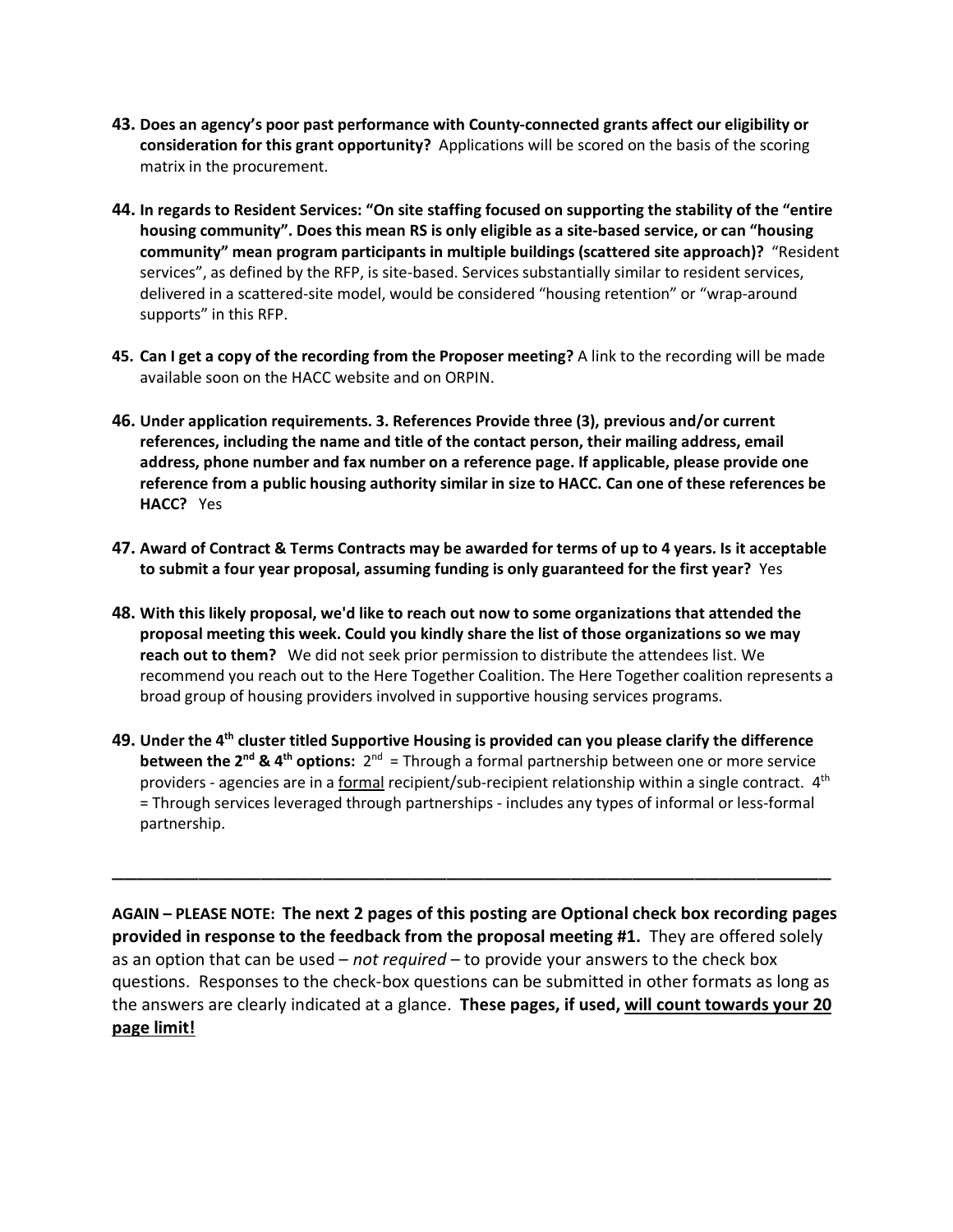### **Checkbox Question Recording Pages (Optional)**

Page 1 – for all applicants & Page 2 as needed for service categories

Note – questions are shortened on these pages. Refer to the RFP for full question details. Applicants can choose to record their checkbox questions in alternate ways as long as it is obvious at a glance which items are indicated in their application.

\_\_\_\_\_\_\_\_\_\_\_\_\_\_\_\_\_\_\_\_\_\_\_\_\_\_\_\_\_\_\_\_\_\_\_\_\_\_\_\_\_\_\_\_\_\_\_\_\_\_\_\_\_\_\_\_\_\_\_\_\_\_\_\_\_\_\_\_

| А. |       | Threshold Questions - All applicants must complete the following questions.                                                                                                                                                                                                                                                                            |  |  |  |  |
|----|-------|--------------------------------------------------------------------------------------------------------------------------------------------------------------------------------------------------------------------------------------------------------------------------------------------------------------------------------------------------------|--|--|--|--|
|    | A.1.  | <b>Culturally Specific</b><br><b>Culturally Responsive</b><br><b>Culturally Specific or Responsive?</b>                                                                                                                                                                                                                                                |  |  |  |  |
|    | A.2.  | Housing First?   Yes<br><b>No</b>                                                                                                                                                                                                                                                                                                                      |  |  |  |  |
|    | A.3.  | $\overline{\phantom{a}}$ No<br>Commit to Screening Commitments?<br>Yes<br>If no, please explain in additional pages.                                                                                                                                                                                                                                   |  |  |  |  |
|    | A.4.  | Categories Applying for:                                                                                                                                                                                                                                                                                                                               |  |  |  |  |
|    |       | Outreach and engagement                                                                                                                                                                                                                                                                                                                                |  |  |  |  |
|    |       | Coordinated Housing Access and Diversion                                                                                                                                                                                                                                                                                                               |  |  |  |  |
|    |       | Immediate Housing                                                                                                                                                                                                                                                                                                                                      |  |  |  |  |
|    |       | Housing navigation and placement                                                                                                                                                                                                                                                                                                                       |  |  |  |  |
|    |       | <b>Supportive Housing</b>                                                                                                                                                                                                                                                                                                                              |  |  |  |  |
|    |       | STRA, RRH, and homelessness prevention                                                                                                                                                                                                                                                                                                                 |  |  |  |  |
|    |       | Wrap-around supports                                                                                                                                                                                                                                                                                                                                   |  |  |  |  |
|    |       | A.5. Commitment to Program Requirements?<br>Commitment to use HMIS, or HMIS comparable database (for domestic violence service providers)<br>Commitment to compliance with CHA assessment and referral system<br>Commitment to compliance with system-wide diversion strategy<br>Commitment to Equal Access (see definition in Addendum - Definitions) |  |  |  |  |
| в. |       | <b>General Questions - All applicants must complete the following questions.</b>                                                                                                                                                                                                                                                                       |  |  |  |  |
|    | B.12. | Clinical behavioral health component?<br>  Yes<br>No                                                                                                                                                                                                                                                                                                   |  |  |  |  |
|    | B.13. | <b>Capacity Building</b>                                                                                                                                                                                                                                                                                                                               |  |  |  |  |
|    |       | Organizational/Operational                                                                                                                                                                                                                                                                                                                             |  |  |  |  |
|    |       | Finance                                                                                                                                                                                                                                                                                                                                                |  |  |  |  |
|    |       | Advancing housing equity/outcomes & measures                                                                                                                                                                                                                                                                                                           |  |  |  |  |
|    |       | Partnership Building and Strengthening                                                                                                                                                                                                                                                                                                                 |  |  |  |  |
|    |       | <b>Trainings</b>                                                                                                                                                                                                                                                                                                                                       |  |  |  |  |
|    |       | System Integration/Tracking                                                                                                                                                                                                                                                                                                                            |  |  |  |  |